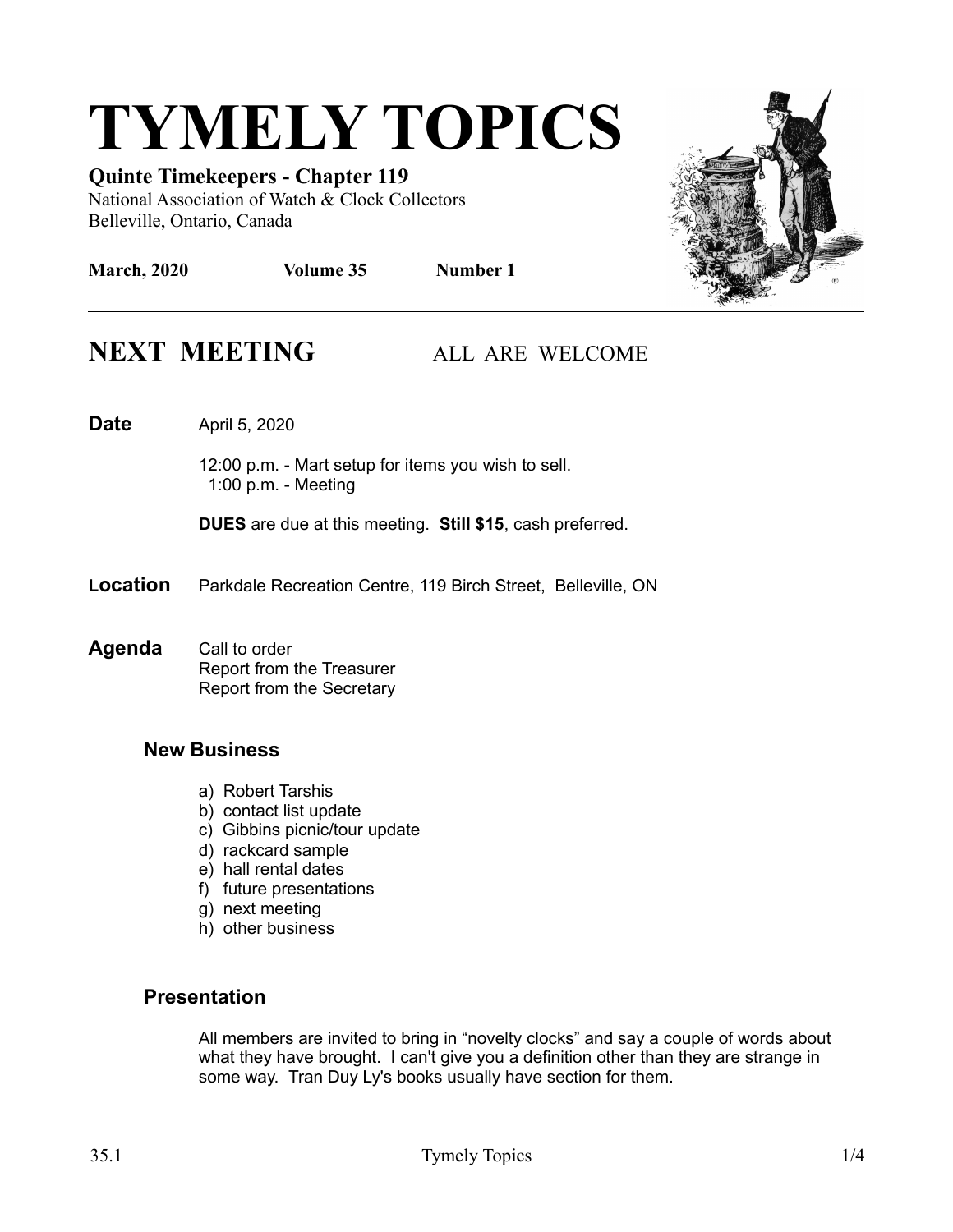#### **Show and Tell**

- a) recent acquisitions
- b) clock/watch stories
- c) tips, tools and techniques
- d) the theme letter will be "M" for clocks/watches/etc.

**50-50 Draw** (Michael Gillespie)

**Contest Question** (Michael Gillespie)

Ian Watson will have the question.

#### **Adjournment**

### **MINUTES OF THE LAST MEETING**

(November 8th, 2019)

#### **Reports**

The President called the meeting to order and outlined the agenda for today. Twenty-nine members and guests were welcomed by the President.

The Treasurer gave his report on our financial situation. A motion was made to accept the report. It was moved and accepted.

The Secretary gave his report on the minutes of the last meeting, these were moved and adopted.

#### **New Business**

The President reported on our exhibit of clocks at the Lang Pioneer Village. Five members had various clocks on display. He also stated that the event was well attended.

He also discussed the possibility of acquiring pamphlets to be available for distribution at these events and other locations. Member, Barry Harper, in conjunction with the President, will develop a sample for review at the next meeting.

The President asked for ideas for our next meeting and, after some discussion, it was agreed that members would bring in novelty clocks and tell us a little about them.

The next meeting is slated for April  $5<sup>th</sup>$ , 2020.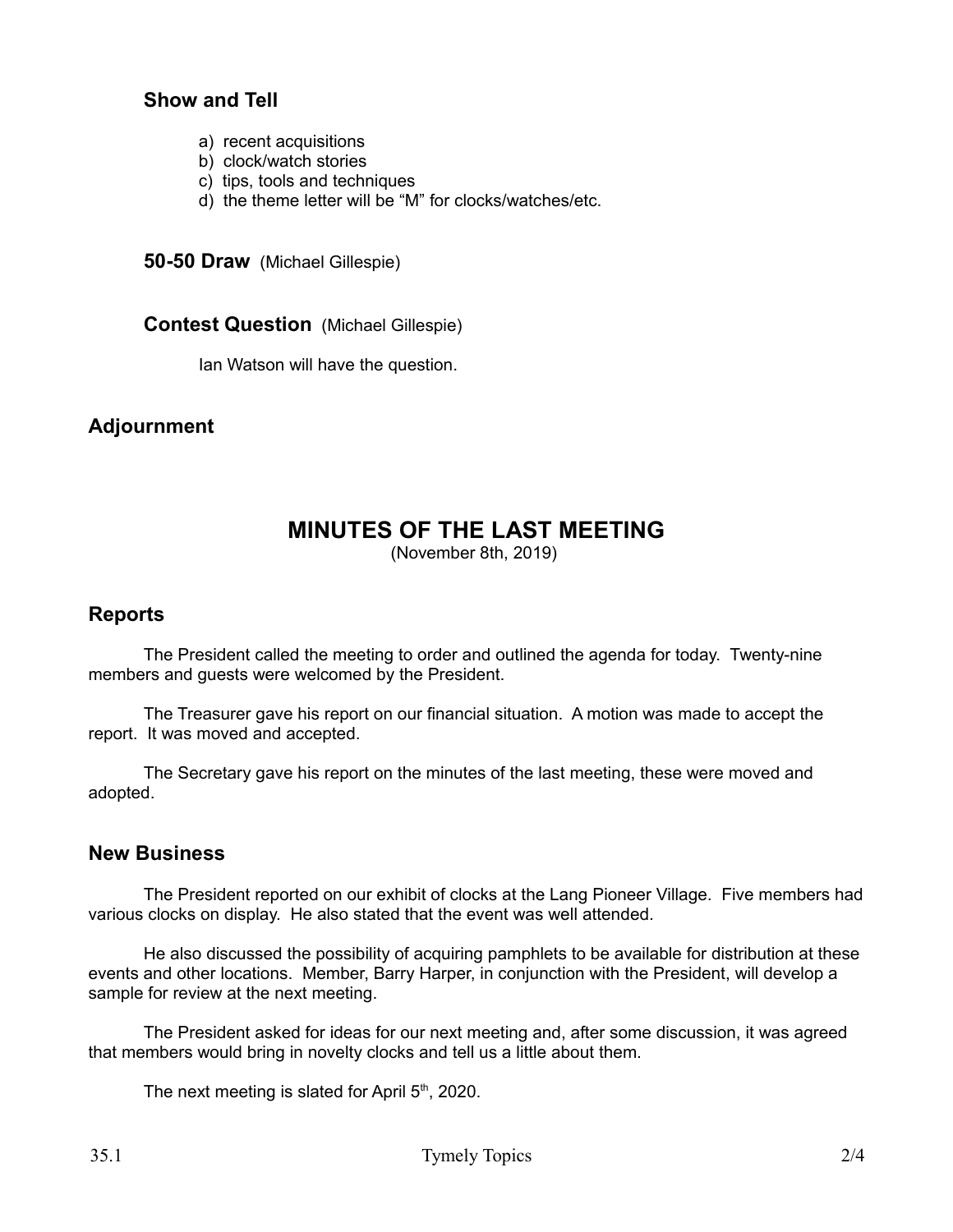The President also discussed the rent payments for the recreation centre. We normally paid once for all our meetings. However, as two of our meetings were held in one year and the other two in the next year, there appeared to be some confusion with the lessor. So, the bookings for September and November will be made in January of 2020 and in following years, bookings will be made for one calendar year, not over two.

The membership decided that it was okay to use the members' contact list for buying/selling of things of horological nature.

In other business, Dave Riley mentioned that he has a Potts and Son tower clock works in his basement. He has had it for a number of years and is now starting to downsize and was giving any interested members first chance before going further afield. He had pictures and descriptions of where the clock was originally made and where it was located when he acquired it.

Gord Gibbins mentioned the idea of one of our meetings be held as a pot luck at his residence to include a tour of his clocks. It was decided to discuss this at our next meeting for timing.

#### **Presentation**

Jim Hartog gave a very interesting lesson on what he called "Pocket Watch 101". Included was a seven page handout showing the history of watch development, pocket watch production numbers, types of cases and how to open them, winding and setting methods, and dial types. All in all, it was a very thorough presentation. The Pocket Watch Database was explored.

#### **Show and Tell**

Peter Betts showed a clock he had recently acquired and asked for help in identifying the maker. Peter had also been in Venice, Italy and had viewed the Astro Clock there.

Gord Gibbins showed a pocket watch that on the dial read Picton, Ont. The watch was circa 1905-30 and it was assumed to be from a jeweller in the area.

Bruce Dyer spoke about Russell and Jones, the successor to Silas Terry in Pitsfield, Mass. They owned and operated the Terry Company for several years and put their names on it in 1889. It seems there were 30 different glasses offered with the 30 hour and 8 day movements and they could be had with time only, time and strike, and time, strike and alarm. The company closed in 1893 when the Gilbert Clock Company purchase the equipment.

Michael Gillespie showed his Jerome and Darrow woodworks he had acquired at the last meeting. Since that time, a replacement wooden tooth had been made by Maurice Blanchard and some veneer repair had been done by Jim Hartog. The back board label had a number of over-pasted repair labels which Michael was dissuaded from trying to remove.

For the theme letter, "L", a small Lux mantle clock circa 1914 was presented. Also, a pocket watch labelled Ludsen circa 1804 was shown.